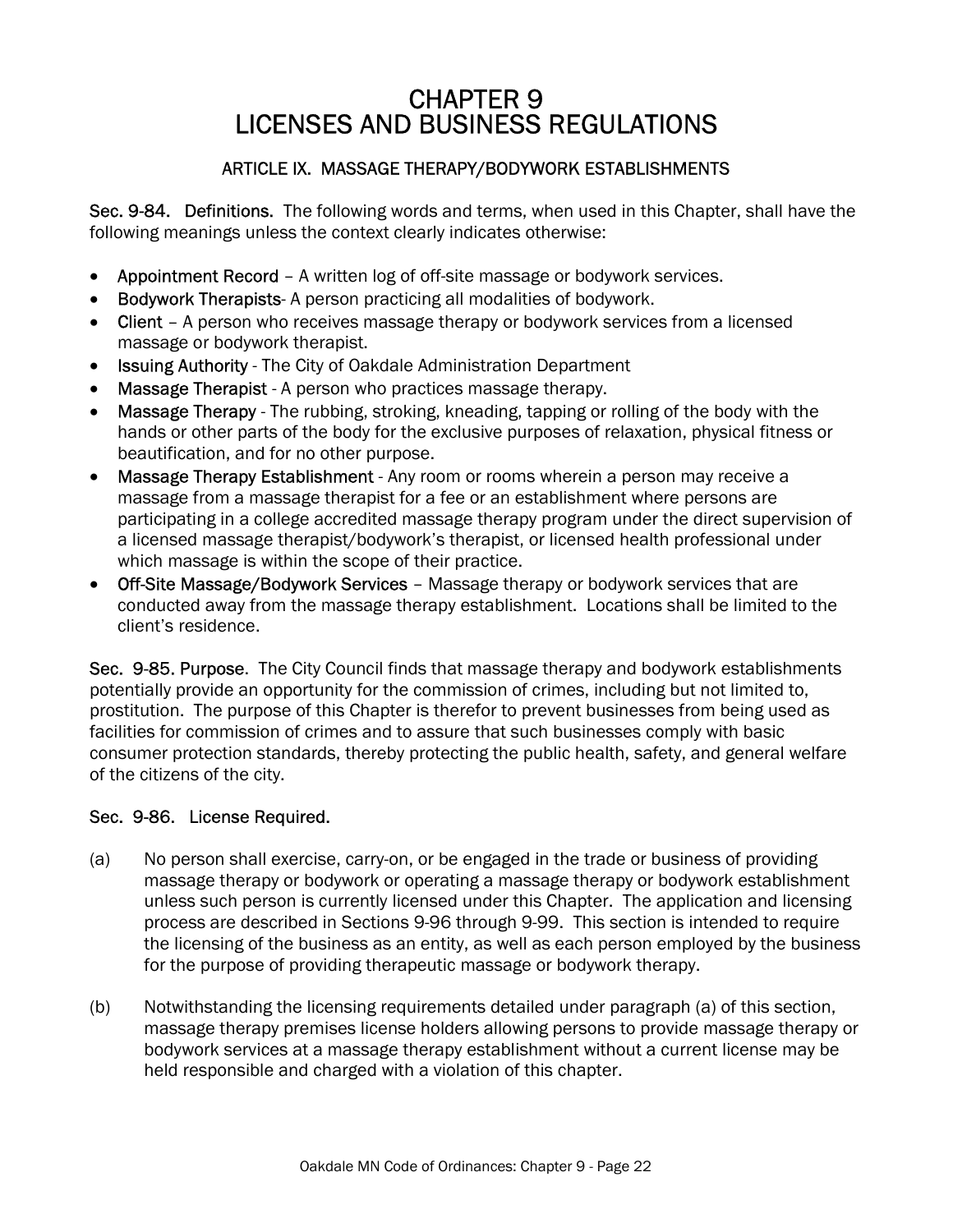(c) Persons or businesses currently engaged in the practice of massage therapy or bodywork at the time of enactment of this section shall be in full compliance with the terms and conditions of the section no later than ten (10) days following publication of the section. The exception to the compliance requirement shall be the required educational standards. Specifically, those persons employed in the practice of massage therapy or bodywork within the City of Oakdale prior to the enactment of this section shall be allowed to continue in such practice without meeting the required minimum standard of 100 formal training hours until January 1, 2000. Persons or businesses engaging in the practices described in this section after the enactment of this ordinance shall be in full compliance prior to engaging in such practices.

Sec. 9-87. Licensing Exceptions. The following persons or places, as described, shall be exempt from the licensing requirements of this Chapter:

- (1) Persons duly licensed by this state to practice medicine, surgery, osteopathy, chiropractic, physical therapy, or podiatry, provided the massage is administered in the regular course of the medical business and not provided as part of a separate and distinct massage or bodywork business.
- (2) Persons duly licensed by this state as beauty culturists or barbers, provided such persons do not hold themselves out as giving massage treatments and provided that massages provided by beauty culturists are limited to the head, hand, neck and feet, and that massages provided by barbers are limited to the head and neck.
- (3) Students participating in an educational massage therapy program at an accredited college providing therapeutic massage therapy under the direct supervision of a licensed massage therapist/bodyworks therapist, or licensed health professional under which massage is within the scope of their practice.
- (4) Off-site locations at which a client receives massage therapy or bodywork services from a licensed massage or bodywork therapist, licensed pursuant to the terms of this chapter.
- (5) As described in Minnesota Statute 471.709: a massage therapist who is working for or an employee of a medical professional licensed under Chapter 147 or 148.

## Sec. 9-88. Persons and Locations Ineligible for a License.

- (1) No license under this Chapter shall be issued to an applicant who is a natural person if such applicant:
	- (a) Is a minor at the time the application is filed;
	- (b) Has been convicted of or entered a plea of guilty within the previous three (3) years to a violation of this Chapter or of any other law regulating the practice of massage, or of any law prohibiting criminal sexual conduct, prostitution, pandering, indecent conduct, or keeping of a disorderly house;
	- (c) Is not of good moral character or repute;
	- (d) Holds an intoxicating liquor license under Chapter 10 of this Code; or
	- (e) Provides any false, fraudulent, or deceptive information in the required application.
- (2) The provisions of this section as described in paragraph (1), letters (a) through (e), shall also apply to any partnership if such applicant has any general partner or managing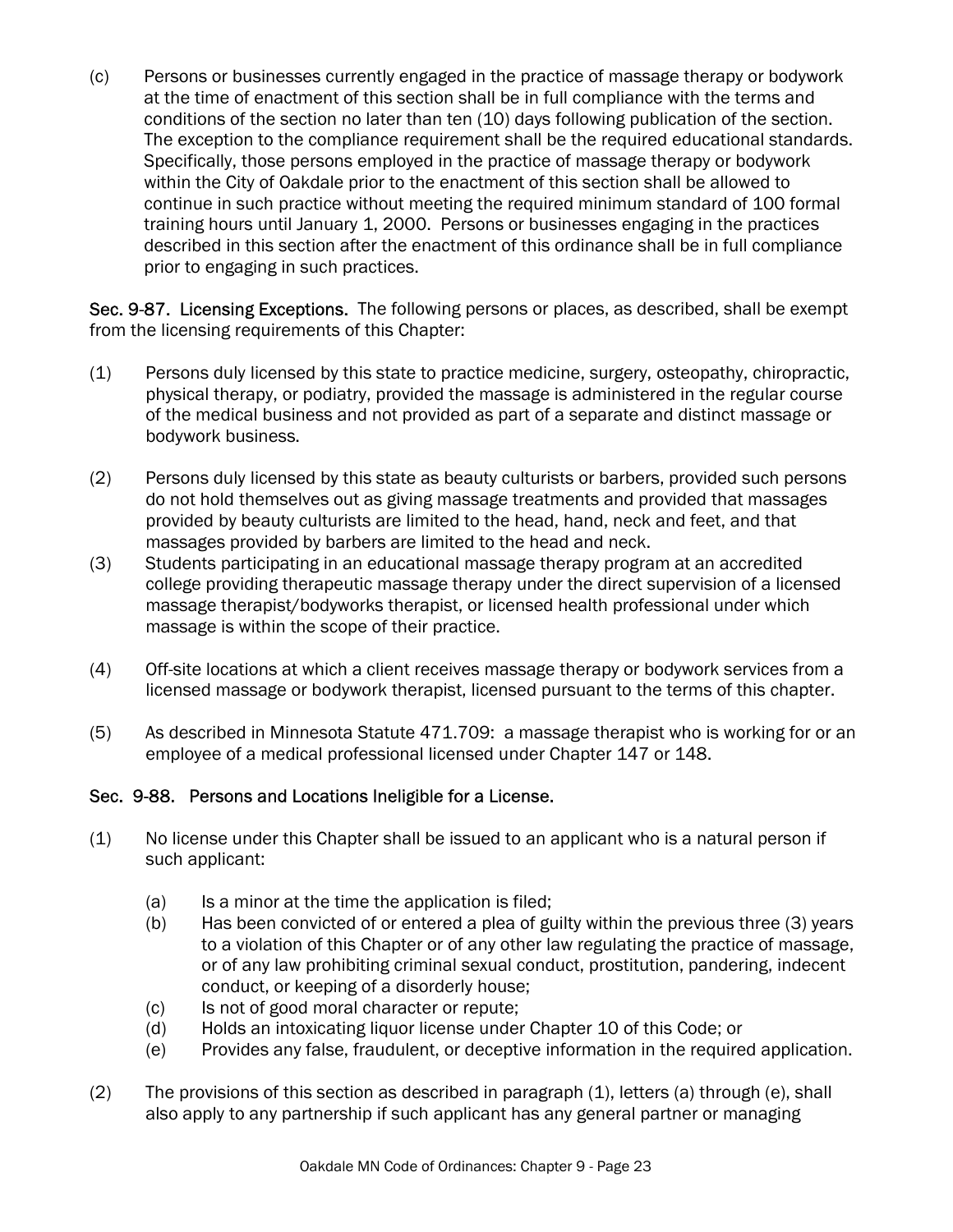partner meeting any of the described criteria; and shall also apply to any corporation or other organization if such applicant has any manager, proprietor, or agent in charge of the business meeting any of the described criteria.

- (3) The following locations shall be ineligible for a license under this Chapter:
	- (a) No license shall be granted or renewed for operation on any property on which taxes, assessments, or other financial claims of the state, county, school district, or city are due, delinquent, or unpaid. In the event a suit has been commenced under Minnesota statutes, Sections 278.01-278.03, questioning the amount or validity of taxes, the City Council may on application waive strict compliance with this provision; no waiver may be granted, however, for taxes or any portion thereof which remain unpaid for a period exceeding one (1) year after becoming due.
	- (b) No license shall be granted or renewed if the property on which the business is to be conducted is owned by a person who is ineligible for a license under the requirements of any Chapter of this Code.

#### Sec. 9-89. Fees.

#### (1) Application Fee

- (a) The license application fee shall be as determined by the City Council, and should, as closely as possible, reflect the actual cost of processing, verifying, and approving the application. An applicant for any license under this Chapter shall be responsible for the payment of all actual expenses related to the background investigation conducted by the city, up to a maximum cost of \$250.00 per person employed or contracted with as a massage or body works therapist. The intent of this section is to require a background investigation for all persons employed by or contracting with any massage therapy or bodywork business operating within the city. These costs shall be paid to the city prior to the issuance of an individual or business license.
- (b) In the event that the licensed premises defines a structure not ready for occupancy, the time fixed for computation of the license fee for the initial license period shall be ninety (90) days after approval of the license by the City Council or upon the date the building is ready for occupancy, whichever is sooner.
- (c) When a new license application is submitted as a result of incorporation by an existing licensee and the ownership, control, and interest in the license are unchanged, no additional fee shall be required.

#### (2) Annual License Renewal Fee

- (a) The annual license renewal fee shall be determined by the City Council and should, as closely as possible, reflect the actual cost of processing, verifying and approving the renewal application. For the purpose of establishing an initial licensing fee, the annual fee shall be determined by the City Council.
- (b) If a renewal application is received after the given due date, a late fee, as determined by the City Council, shall be charged to the applicant. Late renewal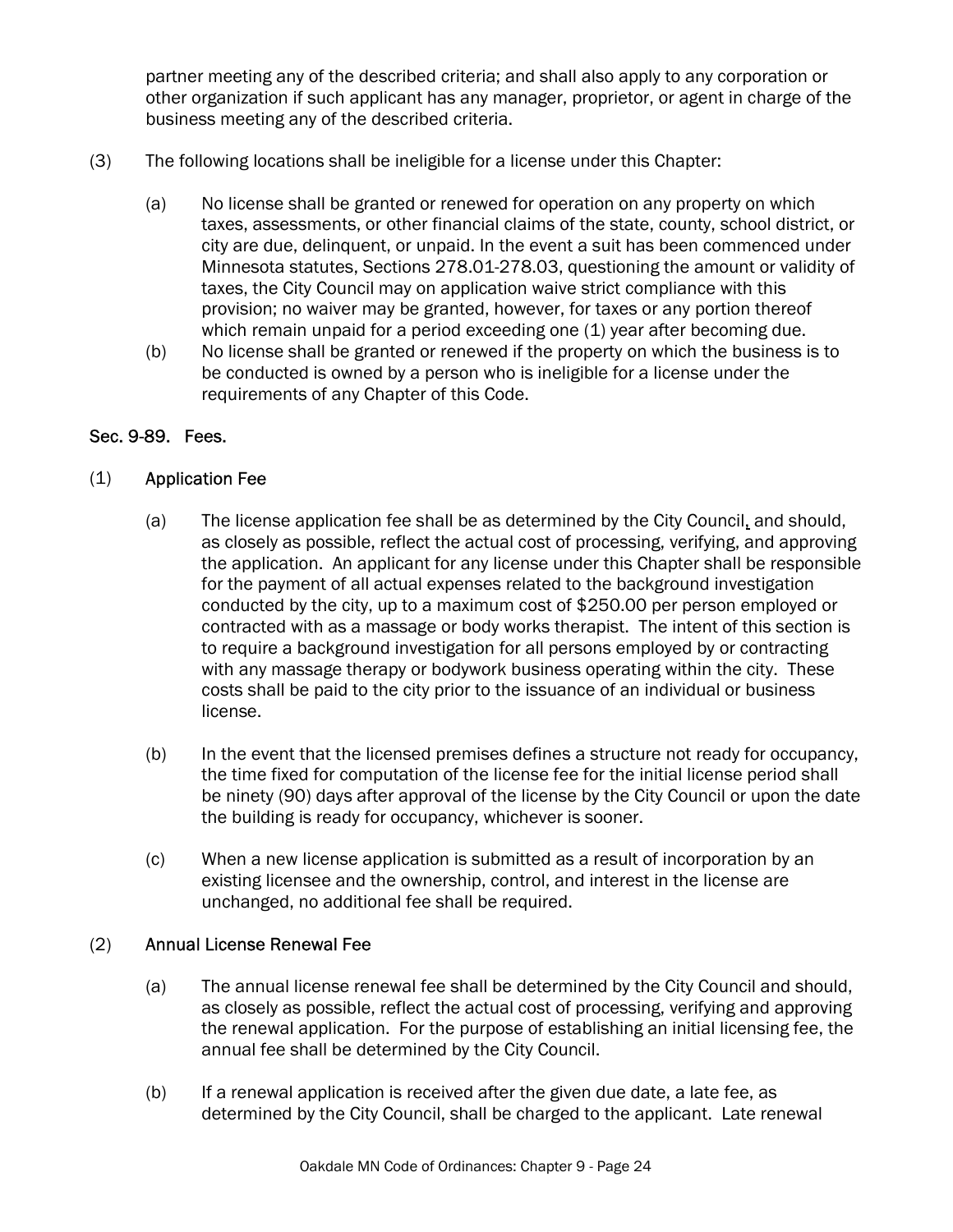applications shall not be processed until the late fee is paid in full. The late fee must be paid separately from the renewal application fee due to accounting purposes.

(3) Public Hearing Notice Fee. New license applicants must pay a public hearing notice fee, per notice posting. The fee is non-refundable and must be paid prior to the public hearing. The amount of the public hearing notice fee shall be determined by the City Council.

### Sec. 9-90. General License Restrictions.

- (1) Number of Establishments in City. [To be established by City Council based on zoning.]
- (2) Educational Requirements. Persons applying for a license under this Chapter shall provide, in addition to the general application described later in this Chapter, a copy of a diploma or certificate of graduation from a school approved by the state or local government agency having jurisdiction over the school. The minimum acceptable level of training shall be established one hundred (100) practitioner hours. Additionally, each practitioner must be currently certified in the administration of Cardiopulmonary Resuscitation (CPR).
- (3) Inspection of Premise. During business hours, all massage therapy and bodywork establishments shall be open to inspection by city Building and License Inspectors, Health Officers, and Licensed Peace Officers. At the request of the described inspecting parties, any person licensed under this Chapter shall produce correct and authentic identification that includes a true legal name and current home address.
- $(4)$  License Display. A license issued under this Chapter must be posted in a conspicuous place in the premises for which it is used. The license issued is only effective for the compact and contiguous space specified in the approved license application. In addition to the license issued to the business establishment, the licenses issued to individual persons employed by the business shall be displayed in a similar manner.
- (5) Maintenance of Order. A licensee under this Chapter shall be responsible for the conduct of the business being operated and shall maintain conditions of order.
- (6) Gambling. No licensee under this Chapter may keep, possess, or operate, or permit the keeping, possession, or operation on the licensed premises of dice, slot machines, roulette wheels, punchboards, blackjack tables or pinball machines which return coins or slugs, chips, or tokens of any kind, which are redeemable in merchandise or cash. No gambling equipment authorized under Minnesota Statutes, Sections 349.11-349.60, may be kept or operated and no raffles may be conducted on the licensed premises and/or adjoining rooms. The purchase of lottery tickets may take place on the licensed premises as authorized by the director of the lottery pursuant to Minnesota Statutes, Section 349A.01- 349A.15.
- (7) Alcohol or Drugs Prohibited. No beer, liquor, narcotic drug, or controlled substance, as such terms are defined by state statutes or city code, shall be permitted on the premises.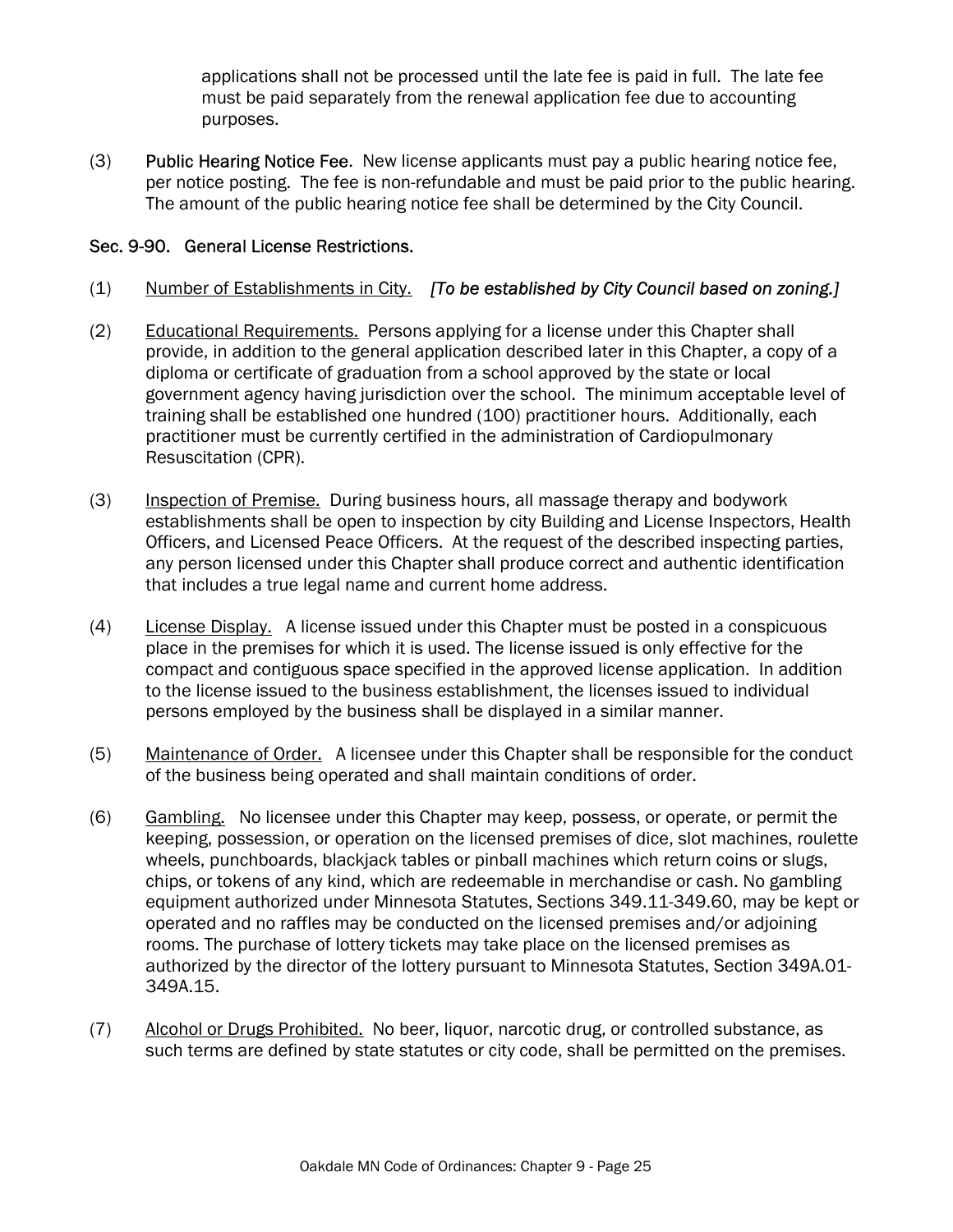- (8) Building, Safety and Health Regulations. Any establishment licensed under this Chapter shall be in full compliance with all applicable local, state and federal building, safety and health laws and regulations.
- (9) Locks on Doors. There shall be no locks placed upon or used on the doors of massage rooms.
- (10) Please call 651-730-2704 to obtain copies of Subsections 10 and 11.
- $(11)$
- (12) Professional Liability Insurance. Each business as an entity and each practitioner individually shall obtain and keep current a professional liability insurance policy governing the activities of the business and practitioner.
- (13) Minnesota Statute Chapter 146A. Each business as an entity and each practitioner individually shall additionally comply with all of the requirements and regulations established by Minnesota Statute Chapter 146A. This chapter establishes the State Office of Unlicensed Complementary and Alternative Health Care Practice and establishes additional regulations and requirements for businesses governed by Oakdale City Code Chapter 9, Article IX.
- (14) Appointment Record Requirement. All licensees shall be responsible for keeping appointment records of all off-site massage/bodywork services provided. The records shall be sequential and shall include the name of the therapist conducting the service, the name and signature of the client, the address where the service was provided, and the date and time of the service. Licensed therapists shall have appointment records in possession at all off-site locations. Appointment records shall be kept for a period of twenty-four (24) months from the date of the service.

Sec. 9-91. Restrictions Regarding License Transfer. Each license under this Chapter shall be issued to the applicant only and shall not be transferable to any other person. No licensee shall loan, sell, give, or assign a license to another person.

## Sec. 9-92. Suspension or Revocation of License.

- (1) The City Council may suspend or revoke a license issued under this Chapter upon a finding of a violation of: (1) any of the provisions of this Chapter; (2) any state statute regulating massage therapy or bodywork; or (3) any state or local law relating to moral character and repute. Any conviction by the license holder for any other law regulating the practice of massage or bodywork, or of any law prohibiting criminal sexual conduct, prostitution, pandering, indecent conduct, or keeping of a disorderly house shall result in the immediate suspension pending a hearing on revocation of any license issued hereunder.
- (2) Except in the case of a suspension pending a hearing on revocation, a revocation or suspension by the City Council shall be preceded by written notice to the licensee and a public hearing. The written notice shall give at least eight (8) days' notice of time and place of the hearing and shall state the nature of the charges against the license holder. The Council may, without any notice, suspend any license pending a hearing on revocation for a period not to exceed thirty (30) days. The notice may be served upon the license holder by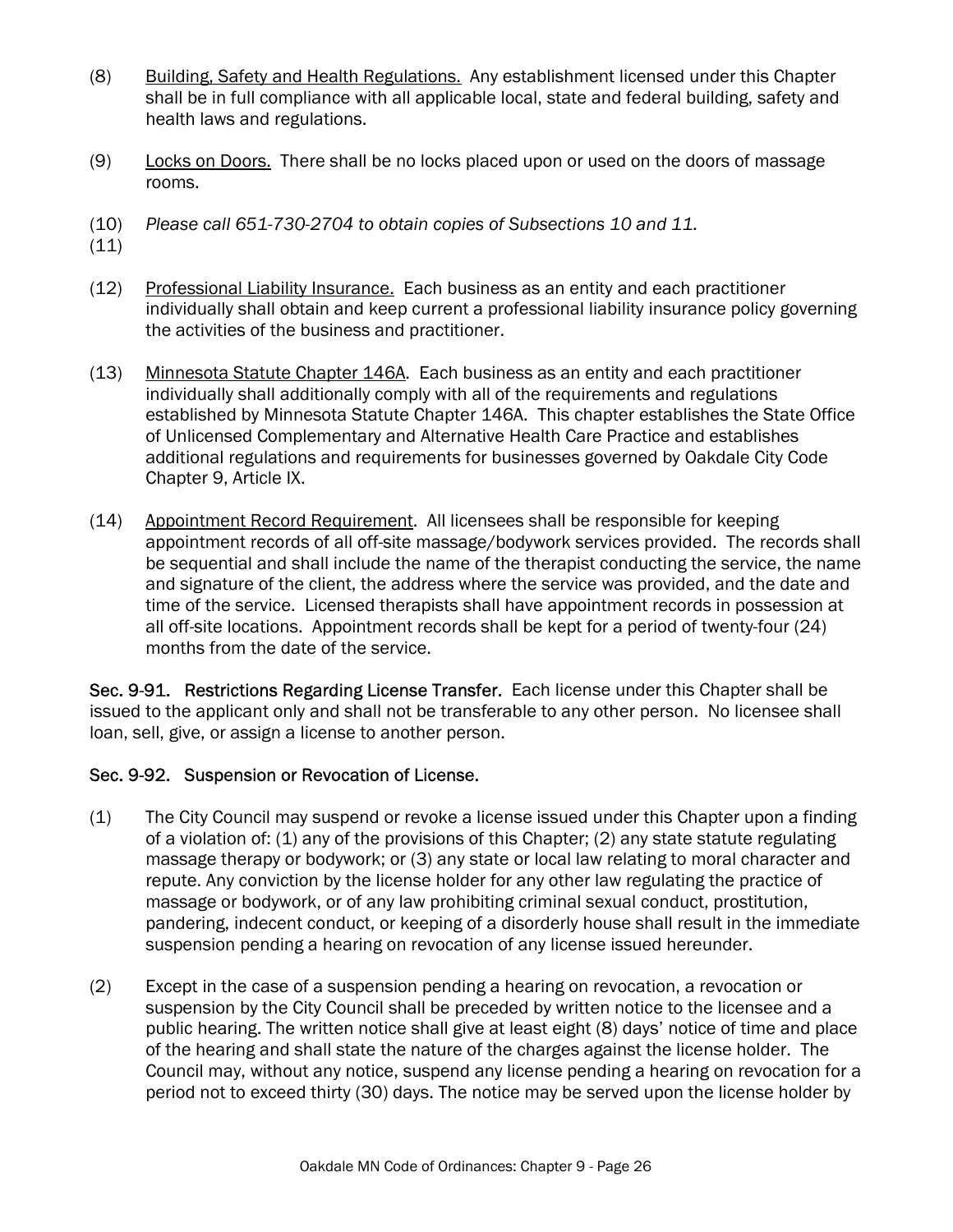United States mail addressed to the most recent address of the business in the license application.

Sec. 9-93. Prohibited Acts. Any touching, manipulation, stimulation, or excitation of the primary genital area of a client by a massage therapist or bodywork practitioner, or of a massage therapist or bodywork practitioner by a client, pursuant to the provision of a massage or bodywork technique, is expressly prohibited. The offer or suggestion to provide any of the described acts to a client by the massage therapist or bodywork practitioner is prohibited.

Sec. 9-94. Severability. If any section, subsection, sentence, clause, or phrase of this Chapter is for any reason held to be invalid, such decision shall not affect the validity of the remaining portions of this Chapter. The City Council hereby declares that it would have adopted this Chapter and each section, subsection, sentences, clause, or phrase thereof, irrespective of the fact that any one or more sections, subsections, sentences, clauses, or phrases be declared invalid.

Sec. 9-95. Penalty. A violation of this Chapter shall be a misdemeanor under Minnesota law.

Sec. 9-96. Application Content. Every application for a license under this Chapter shall be made on a form supplied by the issuing authority and shall contain the information described below. The intent of the application process is to acquire sufficient information on the owner of the business and each employee or contractor with the business as to allow a thorough background investigation and an informed decision by the city with regard to licensing. If the applicant is employed by or contracting with a business, and is not the owner of the business, it will not be necessary to provide information regarding the applicant's spouse.

- (1) If the applicant is a natural person:
	- (a) The name, place and date of birth, street resident address, and phone number of the applicant.
	- (b) Whether the applicant is a citizen of the United States or a resident alien.
	- (c) Whether the applicant has ever used or been known by another name other than the applicant's name, and if so, the name or names used and information concerning the dates and places when used.
	- (d) The name of the business if it is to be conducted under a designation, name, or style other than the name of the applicant and a certified copy of the certificate as required by Minnesota Statutes, Section 333.01.
	- (e) Whether the applicant will engage in off-site massage/bodywork services.
	- (f) The street addresses at which the applicant has lived during the preceding five (5) years.
	- (g) The type, name, and location of every business or occupation in which the applicant has been engaged during the preceding five (5) years and the names(s) and address(es) of the applicant's employer(s) and partner(s), if any, for the preceding five (5) years.
	- (h) Whether the applicant has ever been convicted of a felony, crime, or violation of any ordinance other than a traffic ordinance. If so, the applicant shall furnish information as to the time, place, and offense for which convictions were had.
	- (i) The physical description of the applicant.
	- (j) If the applicant is married: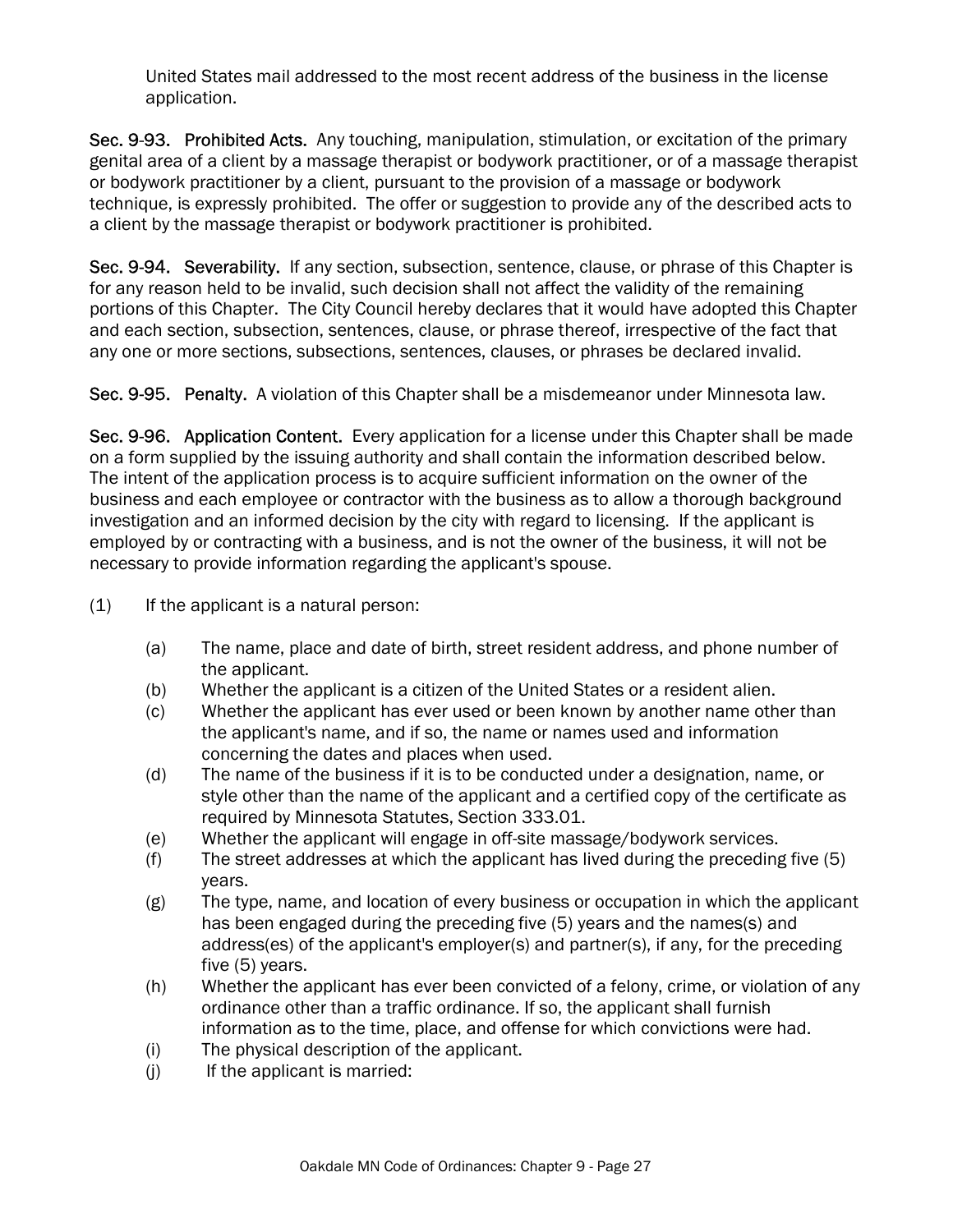- (1) The name, place and date of birth, and street address of the applicant's current spouse.
- (2) The type, name, and location of every business or occupation in which the applicant's current spouse has been engaged during the preceding five (5) years.
- (3) The names and addresses of the employers or partners of the applicant's current spouse for the preceding five (5) years.
- (4) Whether the applicant's current spouse has ever been convicted of any felony, crime, or violation of any ordinance other than a traffic ordinance. If so, the applicant shall furnish information as to the time, place, and offense for such convictions.
- (2) If the applicant is a partnership:
	- (a) The names(s) and address(es) of all general and limited partners and all information concerning each general partner required in subpart (1) of this section.
	- (b) The name(s) of the managing partner(s) and the interest of each partner in the massage therapy business.
	- (c) A true copy of the partnership agreement shall be submitted with the application. If the partnership is required to file a certificate as to a trade name pursuant to Minnesota Statutes, Section 333.01, a certified copy of such certificate shall be attached to the application.
- (3) If the applicant is a corporation or other organization:
	- (a) The name of the corporation or business form, and if incorporated, the state of the incorporation.
	- (b) A true copy of the Certificate of Incorporation, Articles of Incorporation or Association Agreement, and By-laws shall be attached to the application. If the application is a foreign corporation, a Certificate of Authority as required by Minnesota Statutes, Section 303.06, shall be attached.
	- (c) The name of the manager(s), proprietor(s), or other agent(s) in charge of the business and all information concerning each manager, proprietor, or agent required in subpart (1) of this section.
	- (d) A list of all persons who control or own an interest in excess of five (5) percent in such organization or business form or who are officers of the corporation or business form and all information concerning said persons required in subpart (1) of this section.
- (4) For all applicants:
	- (a) Whether the applicant holds a current massage therapy license from any other governmental unit.
	- (b) Whether the applicant has previously been denied a massage therapy license from any other governmental unit.
	- (c) The names, street resident addresses, and business addresses of three residents of the seven-county metropolitan area, who are of good moral character and who are not related to the applicant or not holding any ownership in the premises or business, who may be referred to as to the applicant's and/or manager's character.
	- (d) The location of the business premises.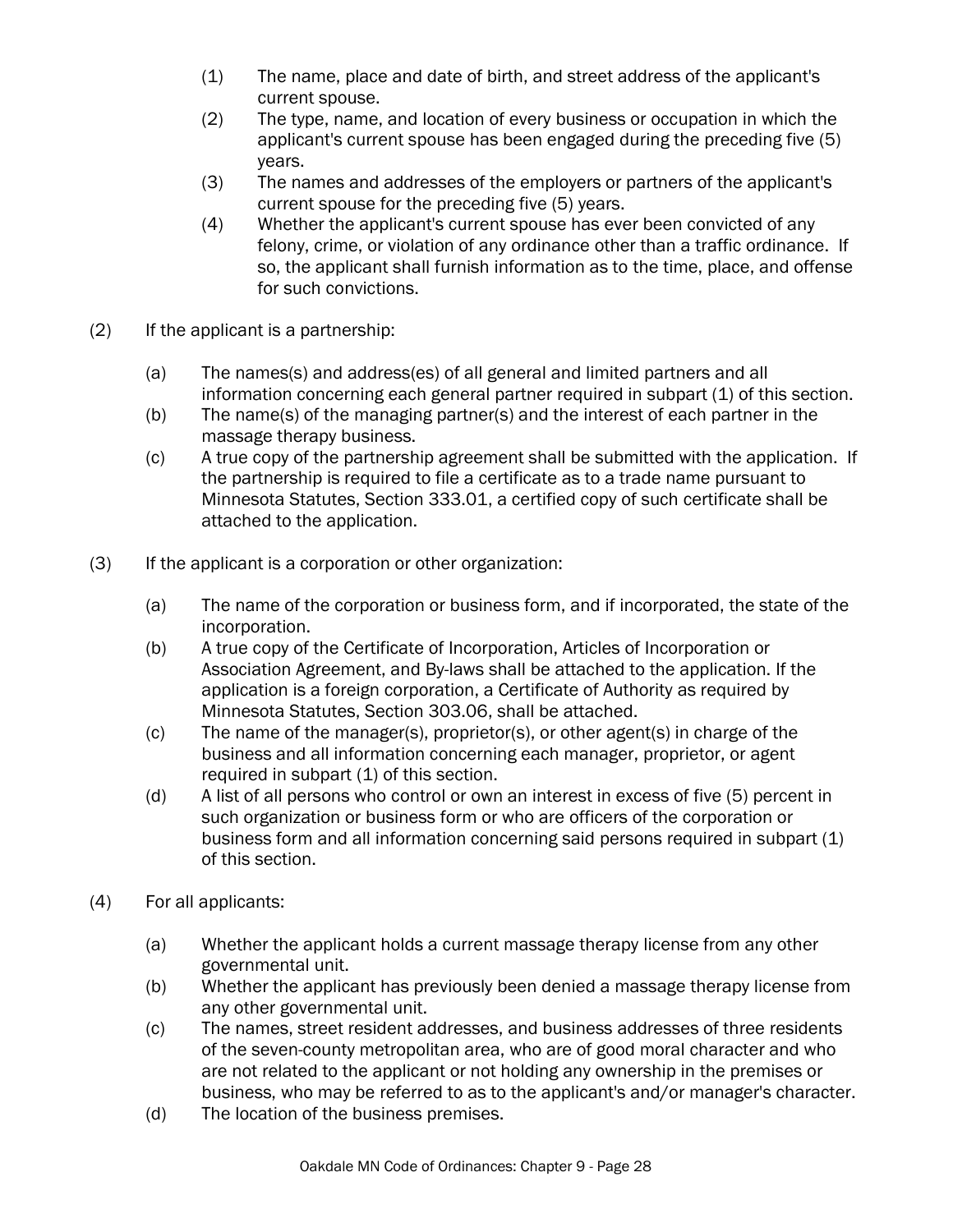- (e) The legal description of the premises to be licensed.
- (f) Whether all real estate and personal property taxes that are due and payable to the premises to be licensed have been paid, and if not paid, the years and amounts that are unpaid.
- (g) Whenever the application is for premises either planned or under construction or undergoing substantial alteration, the application shall be accompanied by a set of preliminary plans showing the design of the proposed premises to be licensed. If the plans or design are on file with the Oakdale Building Inspection Department, no plans need to be submitted with the issuing authority.
- (h) Such other information as the City Council or issuing authority may require.

Sec. 9-97. Application Execution. All applications for a license under this Chapter shall be signed and sworn to. If the application is that of a natural person, it shall be signed and sworn to by such person; if that of a corporation, by an officer thereof; and if that of a partnership, by one of the general partners; and if that of an unincorporated association, by the manager or managing officer thereof. Any falsification on a license application shall result in the denial of a license.

Sec. 9-98. Application Verification. All applications shall be referred to the issuing authority for verification and investigation of the facts set forth in the application. The issuing authority shall make a written report and recommendation to the City Council as to the issuance or non-issuance of the license. The City Council may order and conduct such additional investigation, as it deems necessary.

# Sec. 9-99. Application Consideration.

- (1) The City Council shall conduct a hearing on a massage therapy establishment license application within a reasonable period following receipt of the issuing authority's report and recommendation regarding the application. At least ten (10) days in advance of the City Council hearing on an application, the issuing authority shall cause notice of the hearing to be published in the official newspaper of the city, setting forth the day, time, and place of the hearing; the name of the applicant; the premises where the business is to be conducted; and the type of license which is sought. At the hearing, opportunity shall be given to any person to be heard for or against the granting of the license. Additional hearings on the application may be held if the City Council deems additional hearings necessary. After the hearing or hearings on the application, the City Council may, in its discretion, grant or deny the application.
- (2) If an application is granted for a location where a building is under construction or not ready for occupancy, the license shall not be delivered to the licensee until a certificate of occupancy has been issued for the licensed premises.

Sec. 9-100. Expiration of License; Prorating. All licenses issued pursuant to this Chapter shall expire on the last day of September of each year. Each license shall be issued for a period of one year except that if a portion of the license year (October to September following) has elapsed at such time as the application is filed, a license may be issued for the remainder of the license year for a pro rata fee. For the purpose of computing such "pro rata fee", any fraction of a month falling within the license period shall be counted as a full month.